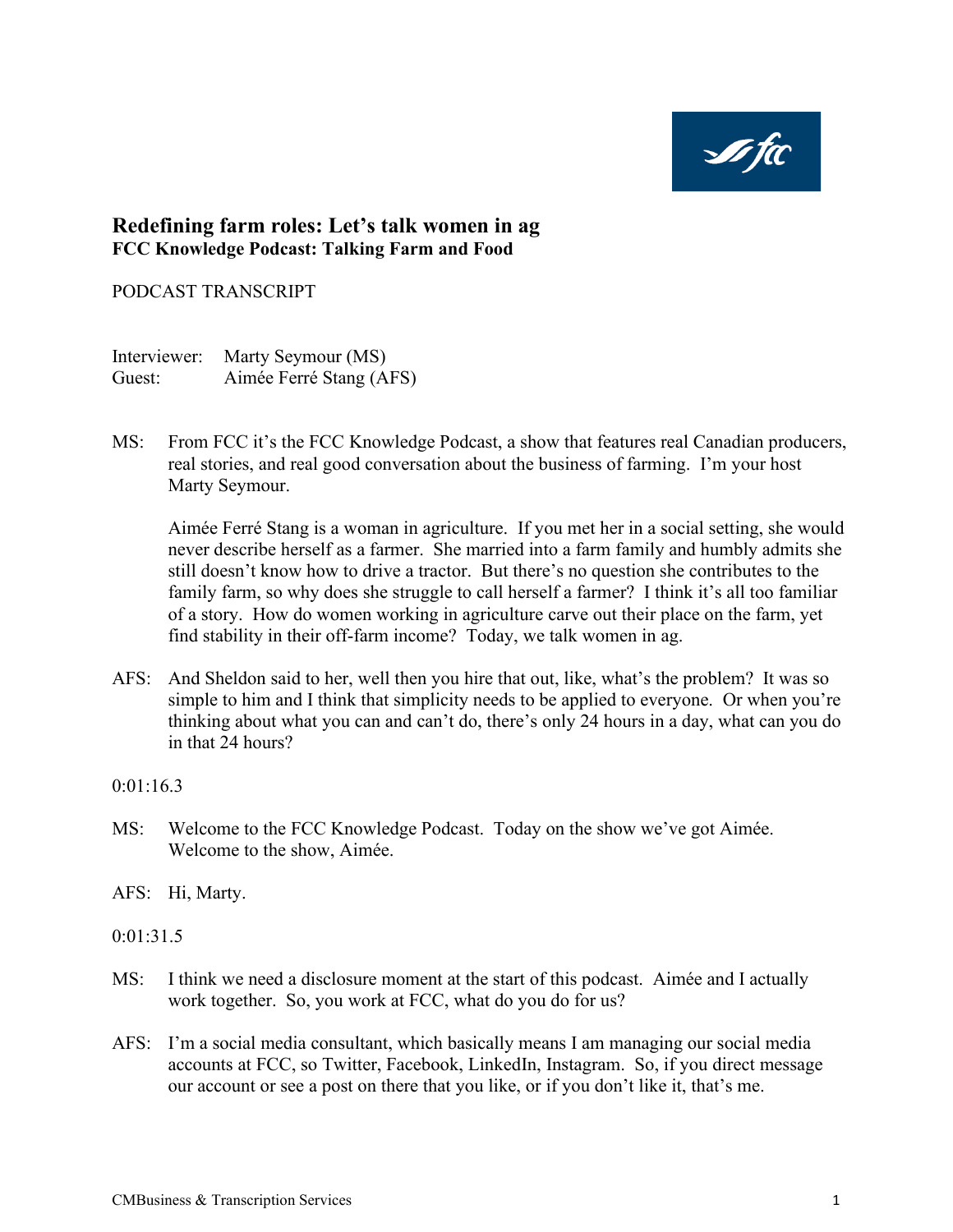0:01:58.5

MS: So there's a real person on the other side of social media. I think this is super cool.

AFS: There's actually three of us.

#### $0:02:06.2$

- MS: So, you know what's next. I ask everybody the same thing.
- AFS: Absolutely. You ask us where I am right now and what land is going for it in our area. I did my research, Marty.

#### 0:02:18.1

- MS: So, where is the farm? Let's start with that, make your town famous.
- AFS: I live on a farm outside of Major, Saskatchewan, which is in west-central Saskatchewan. I think at the last census the population was 68 people, so I don't even know if it's a town. I think it would be called a hamlet, actually. We're right on the border between Saskatchewan and Alberta. I think I'm about 20 minutes from the Alberta border. We grow wheat, barley, canola, peas, lentils, and flax. And right now, according to my husband, farmland goes for about \$2,040 an acre.

 $0:02:52.2$ 

- MS: OK. Wow. So you got some cows.
- AFS: Yes.
- MS: Today's episode is about women in agriculture, so not only are you growing cows, you're growing little boys and you're part of a farm family. So, paint a picture for the listeners of what's the dynamic of how you're integrated into the farm.
- AFS: We moved to the farm in 2011, so I guess nine years ago. My husband and I own a corporation. We started off as a partnership and now we're incorporated, and my in-laws are incorporated as well. So, between both corporations, we have 8,800 acres of rented and owned land, which sounds like a lot but it's actually, probably, I would say, a midsized to higher mid-sized farm size for our area. And then we also have, as you mentioned, cows, so we have a cow-calf operation with about 80-ish cows. It fluctuates between 80 and 100. Again, that herd is probably half my in-laws and half ours. I kind of chuckle because I'm often referred to as a farmer but I don't actually do a lot of the farm labour. So, I don't know how to drive a tractor and I don't do the farm books right now, my mother-in-law does it. I work full time and our kids are still young, they're eight and five, so kind of managing that is where my big role is. I get involved a little bit with farm meetings and in terms of communication. I'm interested in nature and that kind of stuff so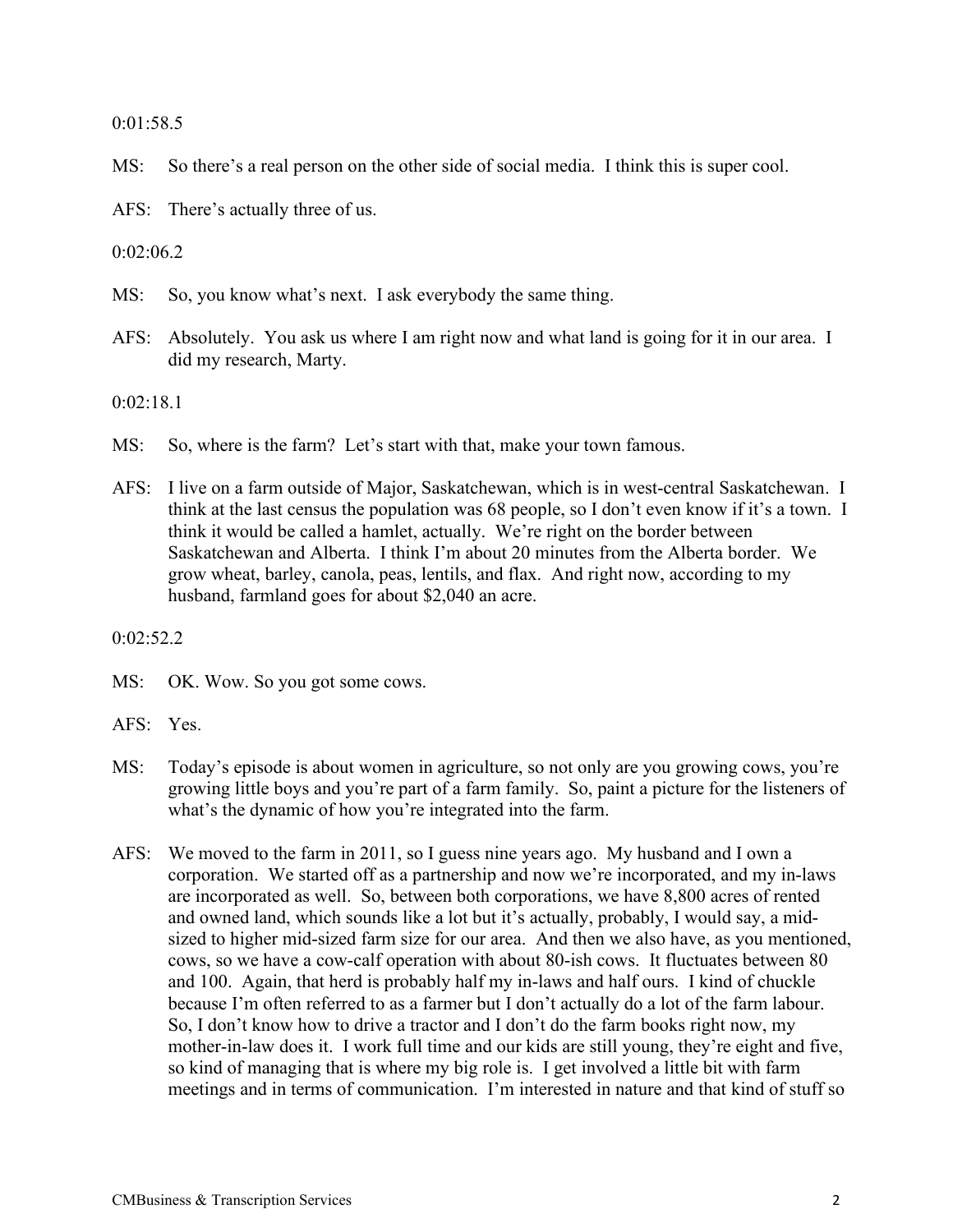I provide my input where I can, and in the day-to-day operation of the farm, I'm more of a silent partner right now.

## 0:04:26.1

- MS: Well, I think what you just described is a pretty relatable model to lots of people listening to this podcast. You have some formal education as well. Tell our listeners what that looks like.
- AFS: I went to the University of Saskatchewan and I have a Commerce degree. Actually, I wasn't really thinking of going into ag. I remember when I was in university in the late 90s and I think everybody was planning on moving to Alberta to work in oil and gas. That was their career plan. That wasn't necessarily my career plan, but I didn't expect to be working in the ag industry. Fifteen years ago I had the opportunity to start working at FCC and I kind of fell in love with what I was doing. I was raised on a farm. My dad is a grain farmer. Well, I guess I wasn't raised on a farm, I was raised in town. My dad is a grain farmer, so I get the ag lifestyle and the family dynamics that are involved in that. When I started working at FCC, this is when things started falling in place, and then I met my husband and he decided he wanted to move back to the farm.

#### 0:05:28.8

- MS: So, what did all of your college friends say when they heard you were going to … I'm not going to say 'the middle of nowhere' because there's clearly 68 people who live there, but it's a pretty remote part. I'm glad the internet has found you. What did your friends say? Like, oh my gosh, you're going to be a farmer.
- AFS: Yeah, a few people actually shook their heads, and I don't think they said that to me directly, but they're like, she's so much of a city girl, how is she going to handle the farm life? So, that was kind of a concern of mine as well. And then we had some friends that were really excited for us. Actually, a lot of friends were really excited that we were taking this opportunity, we were taking this leap to manage our own business and to go off on this adventure.

#### 0:06:12.0

- MS: Let's talk about your community, then. I still think you have a rather unique job in the industry. But even more so, in Major, Saskatchewan there's probably not a lot of your peer group that would work for a large company centralized in Regina, Saskatchewan, so who's in your social circle in terms of other farmers? I'm going to say, let's focus on those women farmers. Describe your social circle.
- AFS: I would say my social circle out here is a lot of my husband's friends because I grew up on the other side of the province, so I kind of had to adopt his community and they welcomed me with open arms, so that's been awesome. There's probably a handful of my friends that are the spouses of farmers. Some of them, I would say, are more active on the farm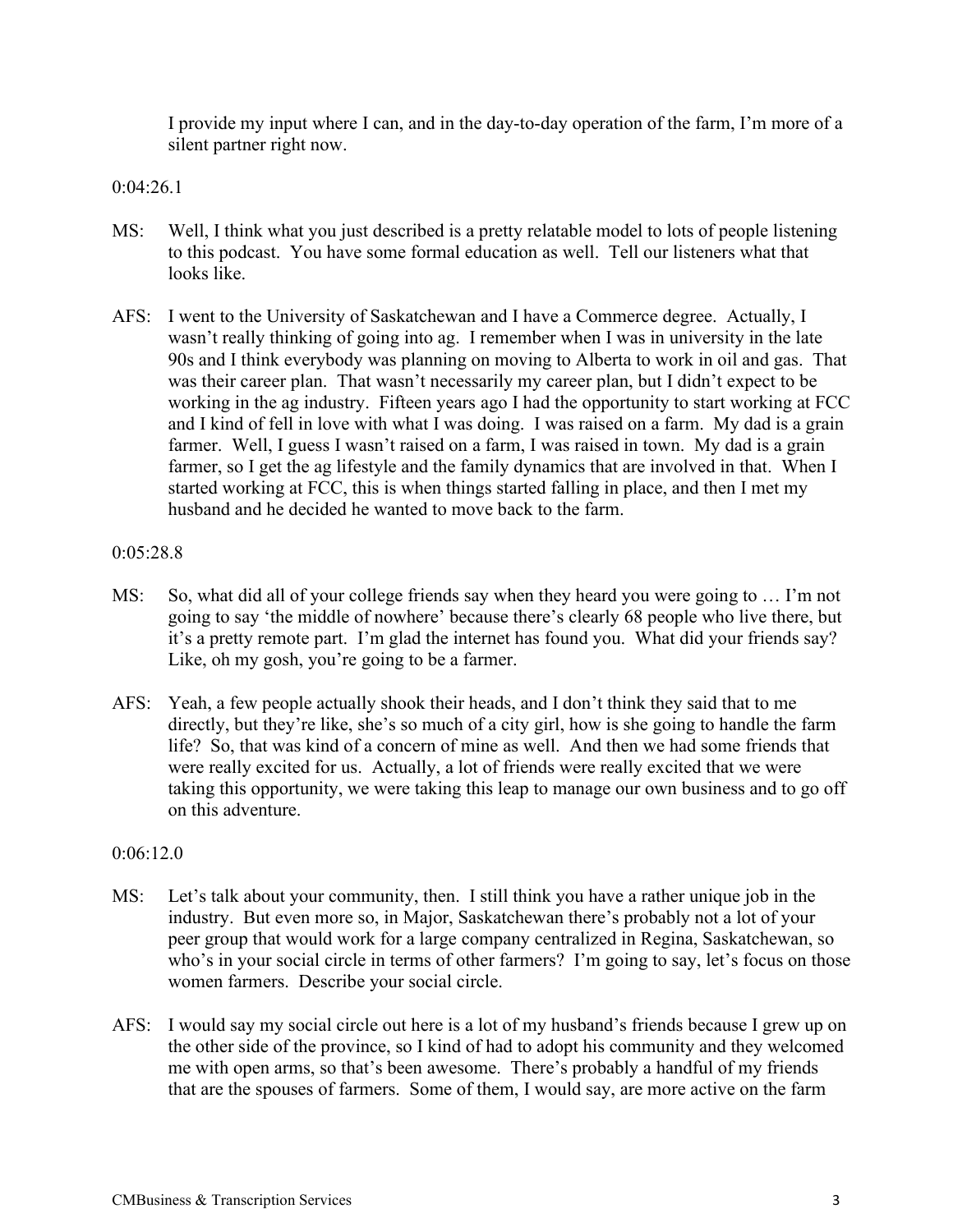than others, and they have ranging backgrounds from farmer veterinarians to nurses, teachers. I feel like I have a larger network, too, of friends that are, for lack of a better term, farmer wives, and those are the people I could really relate to in terms of what's going on in my life right now, and I know you feel the same way. So, that's kind of my support network, especially during seeding and harvest when it's crunch time.

#### $0:07:29.7$

- MS: Yeah, that's where I was going with that. I'm not going to lie, I'm the one guy on this call right now and I'm just hugely interested in, I'm going to say 'women'. Your women friends gather … I can't even pick the right words on this without worrying about stepping on a rake. So, your group of women friends gather, it's seeding time and you're the new person in town. Like, take yourself back to your 20s when you moved in. Does it take this huge amount of courage to be the first person to put their hand up and say, I know I'm new here but do we have to talk about farming all the time?
- AFS: Yeah, like, I don't know. I feel like, as women, and maybe that's not the case everywhere, but I feel like, for our outlet, we don't necessarily talk about farming all the time, among women. I feel like we might talk about the challenges and our frustrations in terms of food or getting meals out to the field or seasonal solo parenting, as I heard someone call it. But definitely, if we're in a group of mixed company, definitely the conversation turns to ag all the time. I don't know if you saw that meme that was going around a few years ago. It said something about, every single person … I had a long day at work, I don't really want to talk about work right now. Farmers, on the other hand, would be like, do you want to quit working so we can have a beer and talk about work some more? Which is so true.

#### 0:08:51.6

- MS: Yeah, it absolutely is. So, as the self-declared guy on the call, what are those non-farm issues that women in agriculture are talking about? What are the big three things that come up? You talked about parenting, what else is in the mix?
- AFS: I think, just the mental work that goes into raising a family, like parenting again, but a relationship. Women take on a lot of that mental planning role and scheduling and … not to say that men don't do that, but I feel like we're in our heads a lot in terms of, here's what's happening at school, here's what's happening with our weekend plans, like, they tend to be really heavily invested in their operation. I've had a lot of conversations with my friends in farming and outside of farming, about the mental work that goes into being the female side of the equation in a couple. That's one thing that we're talking about. I think for sure 'parenting', it's like all parenting, all the time.

## 0:09:52.8

MS: Well, at the age of your boys, it totally makes sense, too, that that's going to dominate the conversation, for sure. You've got me thinking a little bit about breaking the mould a little bit in terms of, if you think about when you grew up to the conversation, or where women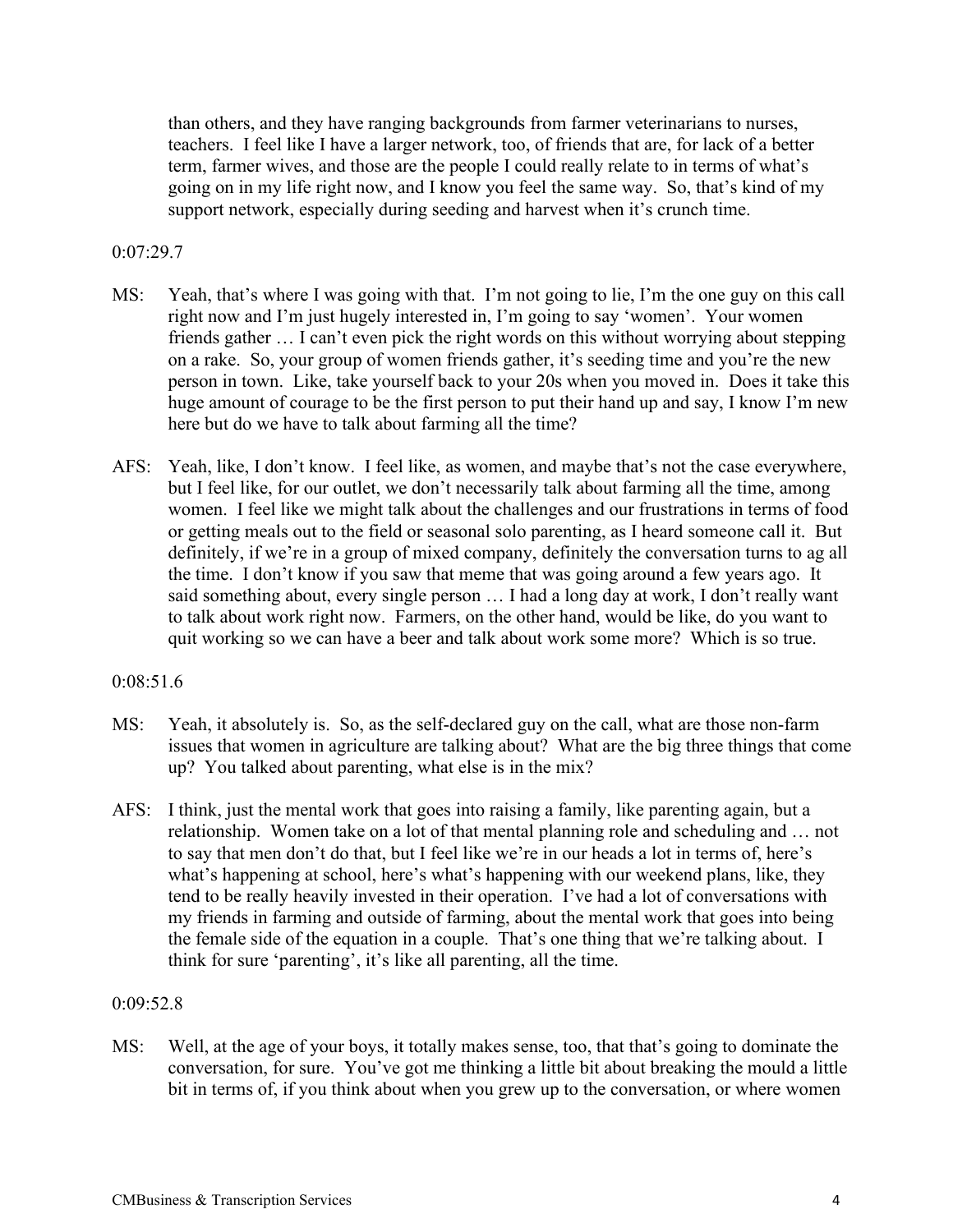in agriculture would have fit for your parent's age versus now, do you see a difference in your community?

AFS: Yeah, I absolutely see a difference in how, I guess, the woman's role is in agriculture. A lot of women were staying home and raising kids and I think there's still quite a few stayat-home moms where I live, which is great, it's awesome. And there's also a lot of women that are coming back to the farm with education and a university degree and applying that to the farm, or using the knowledge and the skill that they've learned to help on the farm or in a separate career. I feel like we're moving ahead in terms of the family responsibilities have to be shared a little bit more. My husband reminded me that we've come a long way in the last generation. I think there's still more … there's definitely more steps that we can take to even the balance a little bit. Does that answer your question, Marty?

# 0:11:06.5

- MS: I think it does. I think we're also going through a shift in society and I don't know if it's real. I just know where I'm from, the opposite corner of Saskatchewan from where you are, and I use the term 'traditional farm family'. That was my dad and myself, we did the work outside. My mom and my sisters, they kept the house going, and at the time I don't think I had an appreciation for what they did. Fast forward 30 years and I have, in retrospect, a ton of appreciation for what they did. So, I guess I wonder about the mom shaming that comes into play in your community – where you come home from university, trying to manage a career, and you're trying to keep the meals flowing to the field and keep the kids together with their hair combed, how others might look at that and say, wow, that's awesome. And others might look at that and say, well you're not being a good farm wife, from a traditional sense. Is that still happening? Is that conversation still alive?
- AFS: There might be some online a little bit from what I've seen, but I feel like most of it is in our own heads in terms of the mom shaming. I go through this every seeding and harvest. My kids don't go to bed at the time I would like them to go to bed, and they're not eating as well as I would like them to eat, and we're probably not tackling the homework as much as we should be, and I have all this incredible guilt about not being able to do all that for them. But it's mostly in my head. I have a friend that I grew up with whose dad is a farmer. She lives in the city now and she came to my house just before harvest and she's like, I don't know how you do it. She's got a busy job and a family too, but it just reminded me that, I think in most cases we're just in awe of each other and how we can manage all these things. Sometimes, if we just get out of our heads and realize this is pretty incredible what we're able to do and what we can accomplish, or what we have accomplished already without going to what we haven't accomplished.

## 0:13:02.6

MS: I think you nailed it. In all of our own minds is this guilt and shaming that comes with this. I know this, your kids are going to remember getting the opportunity to stay up late. Your guilt will be turned around when your kids in their 20s go: Mom, you were awesome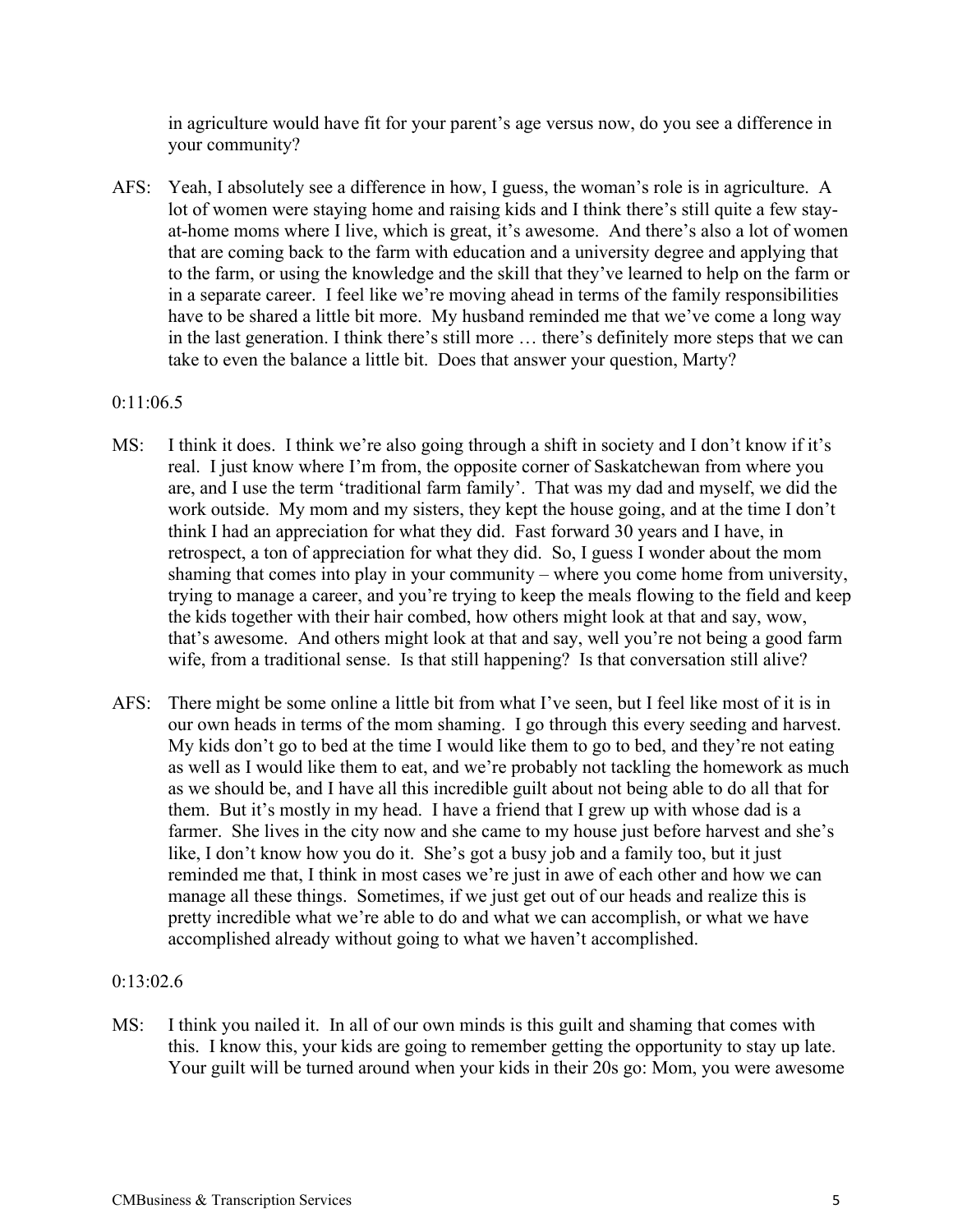at harvest. Maybe a little short-tempered, but you were awesome because we never had to go to bed.

AFS: Yeah, I would say that. My youngest, he usually about one month after harvest is done, he's already asking when a harvest is going to be happening next year. That's a time of year that they thrive on and they're so excited to go out into the field. We have a little fifth-wheel trailer that we take out – we call it the Sask Hilton – and we feed our harvest crew and our feeding crew out of that. If that camper leaves the yard without them in it, they are severely upset.

# 0:13:53.2

MS: Remember earlier when Aimée told me she didn't drive a tractor and she struggles to call herself a farmer? I didn't really get it so I wanted to circle back on that. Where does this hesitancy come from?

So, you have a phrase that you've used called 'impostor syndrome'. What does that mean to you? Explain that to those people that aren't maybe familiar with what impostor syndrome is.

AFS: Impostor syndrome is … and it's not necessarily just for agriculture, it's for any type of sector. And it's not just for women either, I think it's for men and women. It's this feeling that you're not enough, that whatever you're doing you don't really measure up to what you're doing. So, that kind of goes with the whole concept of, yes, I'm owning the fact that I'm a farmer. It's like, well, I'm not really a farmer, I don't drive a tractor or I'm not doing books right now or I'm not contributing as much as I would like to the farm. So, that whole concept of not being enough is essentially impostor syndrome. Like I said, it's not unique to agriculture. I have a friend who is a lawyer and she said that she struggles with that too. As a lawyer, she's paid to be right all the time and she said to me that she's imagined herself in court thinking, I'm sure the judge and the jury and the other side are going to be like, she doesn't know what she's doing, she's a total fake. I think we tell ourselves that a lot, like, the voice inside our head tells ourselves that a lot, and we need to let that voice go and skedaddle, really.

## 0:15:23.9

- MS: Do you have a trick, a tool, a tip for our listeners on, when they hear that little voice creating that doubt, what to do?
- AFS: Well, I'm not that good at it, Marty, so this is still a work in progress for me. When I hear that little voice I try to lean into the times where I've been told, where I've been reminded that that voice is not the truth. So, usually once a year or once a season I get a text from my mother-in-law saying, you are a farmer, don't ever let yourself believe otherwise. And my husband is the same way. He said to me, you are a farmer. Just because you're not driving a tractor or a combine right now, doesn't make you not a farmer. I lean into those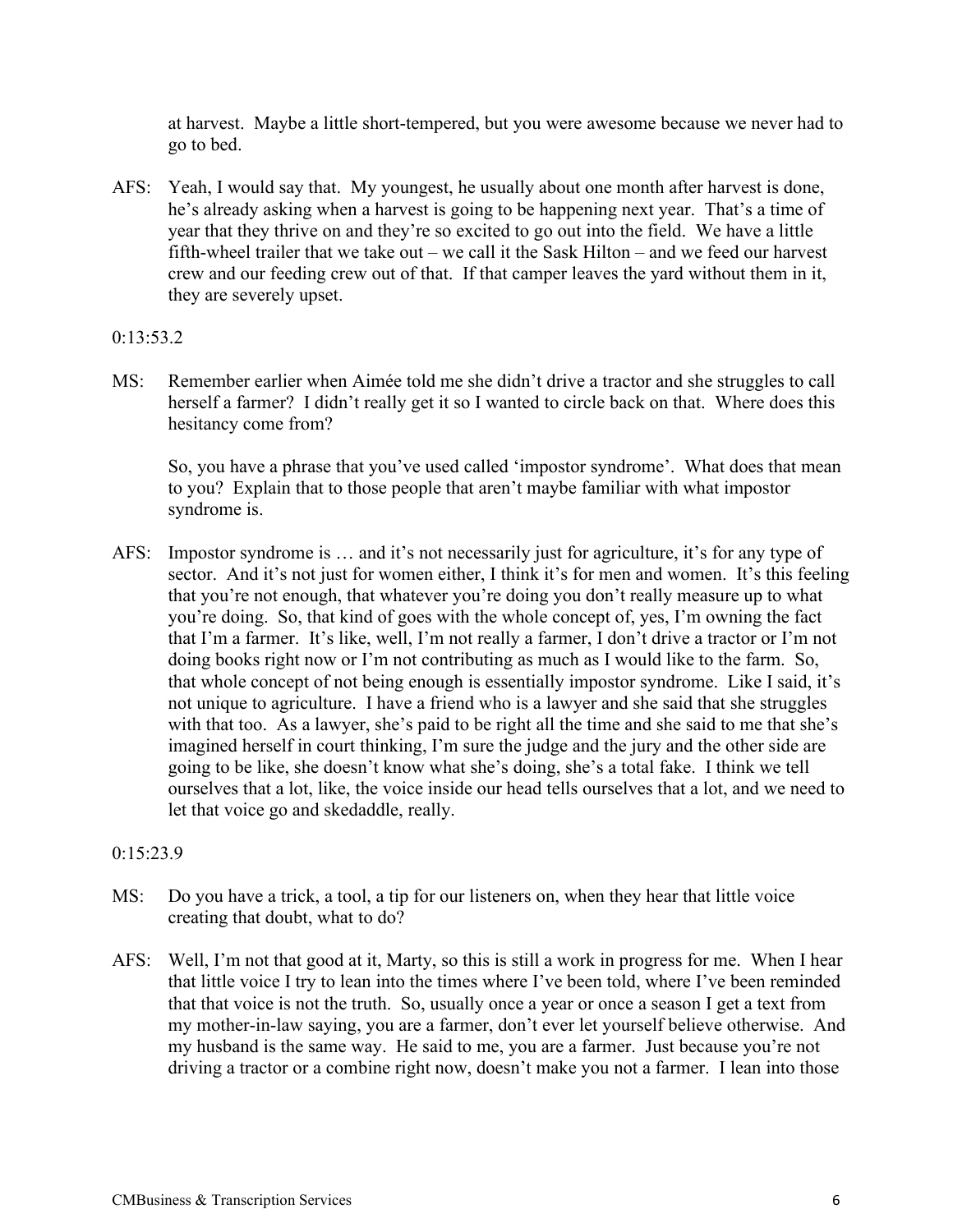a lot because those are the people that are heavily involved in our business, and if they feel that way then I should feel that way too.

0:16:14.2

- MS: Yeah, it's kind of foreign for me to listen to you, to think that you would have self-doubt or be an impostor, because I listen to you and I think about your comment about keeping the house together. It just strikes me that you're playing a very important role in the business. You mentioned that you're like HR. You kind of are the chief HR officer in the whole outfit, from making sure that everybody is where they need to be at any given time and that things are happening. So, I guess it strikes me as a very unusual response that you would think you're not a contributor at the farm at the same level as the person driving the tractor.
- AFS: And I don't think I'm the only person who feels that way. I think we downplay a lot our role, and I want to say that's the typical female response. I don't know if I'm going to get in trouble for saying that. I know some women that are very empowered and own whatever it is that they're doing. Or maybe they have self-doubt and they don't show it. I know there are some men out there who have self-doubt too, but I just feel that that's a very typical female response, to be humble and to downplay whatever it is that they're doing.

# 0:17:25.4

- MS: What advice would you give an aspiring farmer, a female farmer in this space, who thinks they need to be like that powerful person you described or that powerful professional farm person, versus being the supporter in the business, to the person driving the tractor?
- AFS: I think the first piece of advice is, you don't need to be everything and you don't need to do everything. If I look at my husband, that's how he operates, so why can't I operate like that too? We have a mutual close friend who would have taken over the family farm and she said to us, I didn't have the mechanical knowledge and I didn't have the physical strength to take over my farm on my own. Sheldon said to her, well then you hire that out, like, what's the problem? It was so simple to him and I think that simplicity needs to be applied to everyone. Or when you're thinking about what you can and can't do, there's only 24 hours in a day, what can you do in that 24 hours that's going to be enough and that's going to have a contribution to the farm? And what can you let go of? My motherin-law, last year hired a caterer to cook meals two to three days a week for us. At first, I kind of felt bad because I'm like, I'm not living up to my end of the bargain. And then I thought, well, why not? I'm probably making more money at my job than it's costing the farm to cook these meals for us, and everybody is a little bit happier and a little less stressed at the end of the day, so why not?

0:19:05.1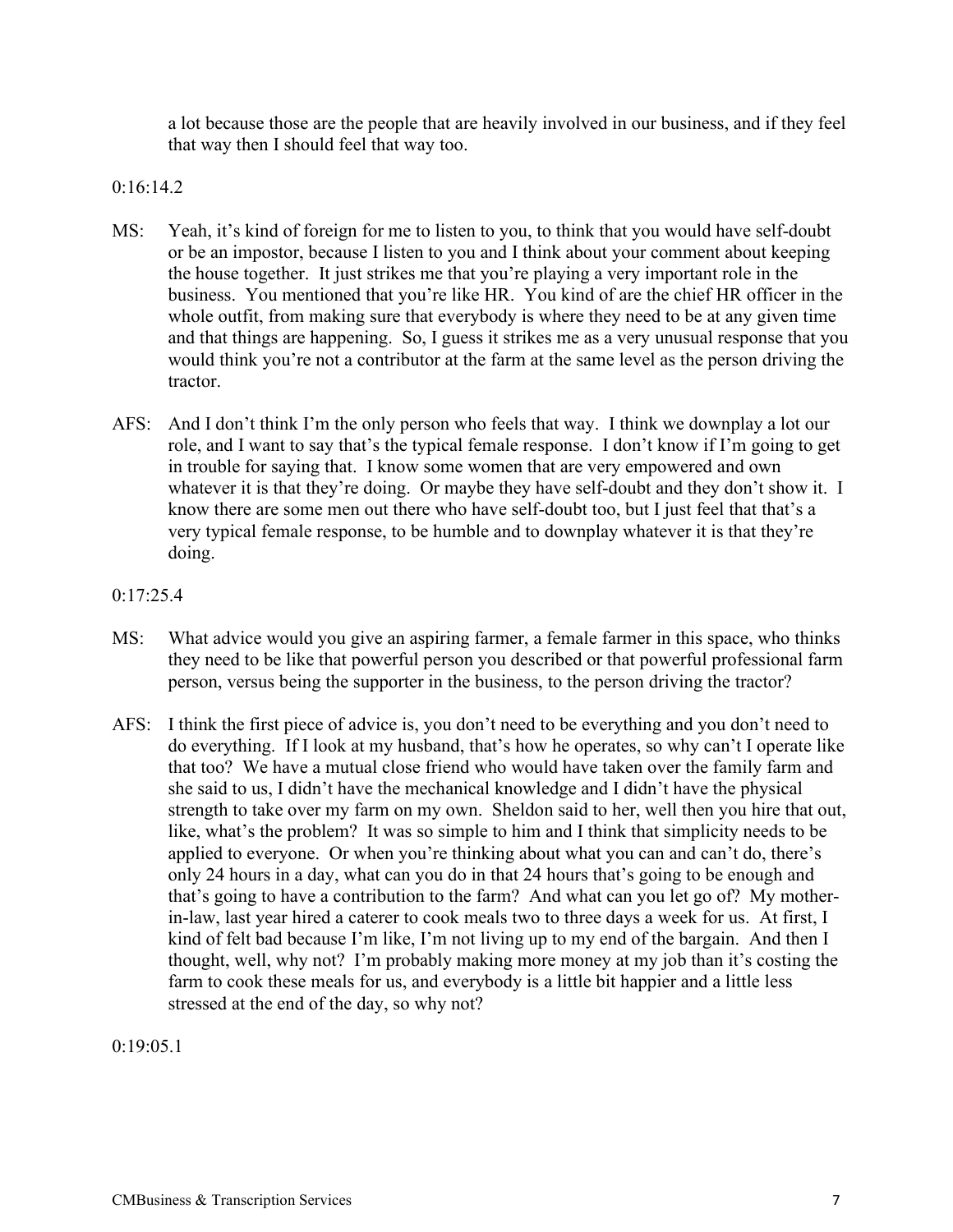- MS: I think that's a really good example. You see that in businesses all the time. You hire an adviser to … we hire accountants for the technical side that we are not strong at or the tax code that we need to know. So, what's wrong with looking at food delivery with the same lens? What else have you let go? You've obviously figured out that there's a trade-off between my commitment to my job in town versus my commitment to the farm. Have you figured out some other natural things that other women in ag could look at letting go of?
- AFS: I would say the childcare thing is a challenge. In rural Canada, we've heard time and time again that that's a challenge. My closest day care is a half hour drive away. So, if I wanted to take my kids to day care I would be on the road for two hours every day. Luckily, my mother-in-law looks after the kids when it's not busy on the farm. Now my kids are almost in school full-time so that challenge is kind of looking after itself. But when I was working, my kids either went to my in-laws or went to a sitter's or went to the day care, because I couldn't juggle them being around and putting in a full day's work. I think the same thing. I've seen other farmers do this too, like, if they need to tackle the book work the kids go to day care. Or if there's something happening on the farm that's probably not safe for the kids to be around, they hire a babysitter too. If it's a PD day at school and I need to get work done, I'm hiring a local teenager to come over and watch my kids because I just can't do it all and I can't be everything to everybody. I'm still learning that. I feel like I should add the disclosure, 'do as I say and not as I do', because I still try to take on too much. But, sometimes you just need to focus on one thing at a time.

## 0:20:55.8

- MS: What I hear you saying is, there's a shift from our parent's generation to our generation to say, I should outsource some things because I'd be a better bookkeeper if I could outsource the childcare for the day. I'm interested in, is this a trend that you think is going on, where this next generation has identified that they could outsource certain skills and this is becoming more common?
- AFS: I think so. I can't speak for everyone, and I think women and men are still trying to take on too much, especially when you're an entrepreneur. It doesn't matter what kind of industry you're in, I think letting go is probably the hardest thing. But I feel like we're shifting towards, okay, let's specialize in what we are good at and what we're interested in, and we're going to be more efficient that way. A small example would be housecleaning. Maybe a generation ago that was only for rich people. I have a house cleaner come into my house and I have other friends that do too. It's kind of almost embarrassing to admit to your friends, but when are you going to make time for that? I make more money at my job than what I paid my house cleaners, so why wouldn't I choose to focus on where I'm generating revenue and outsource that? I think that's a conversation that's happening more and more and I think that's a positive thing because the more we can focus on our strengths, the stronger we're going to be in our business and as an industry.

#### 0:22:19.4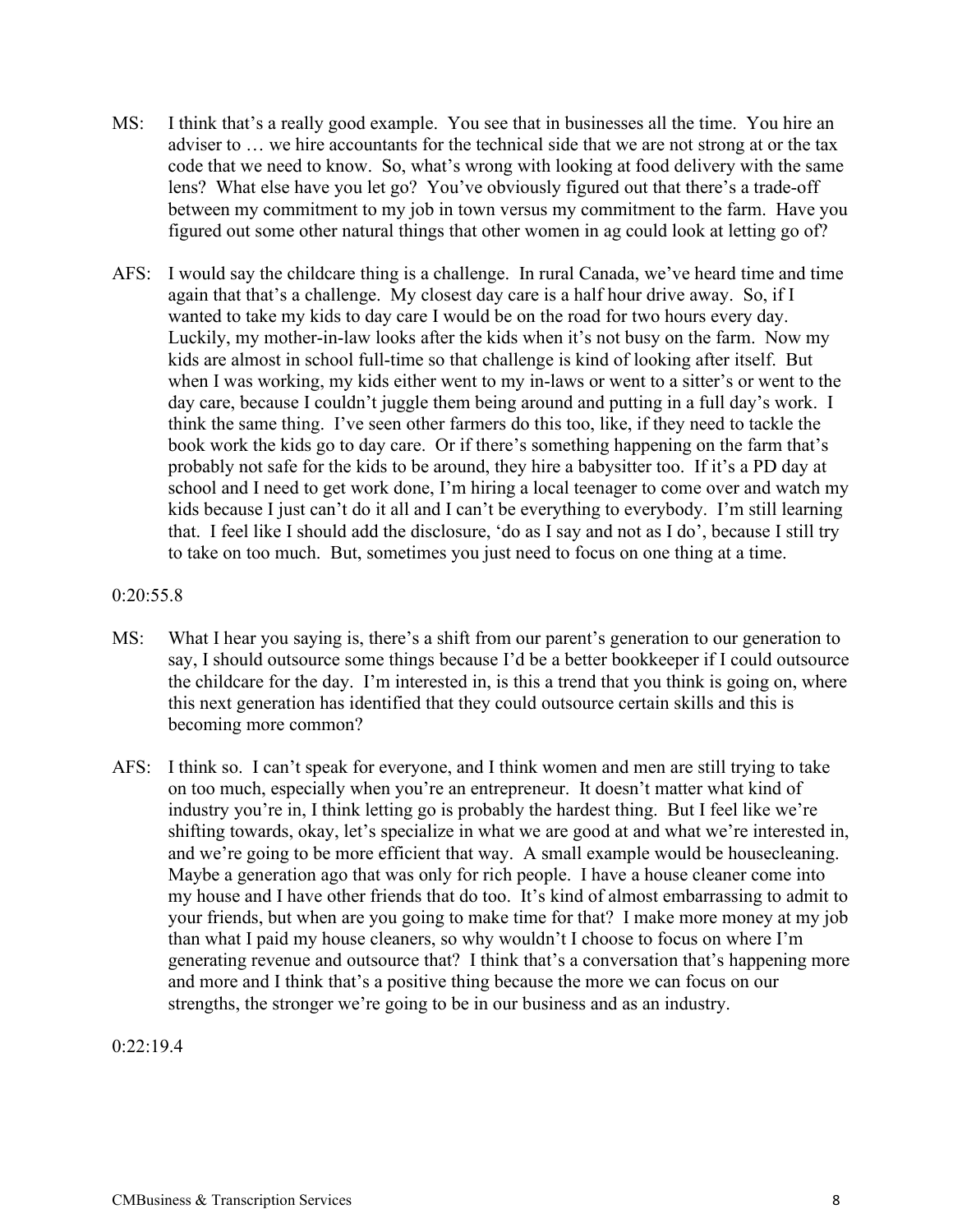- MS: I just did a podcast the other day with Ben Campbell who said, if I can pay someone \$17.00 an hour to do it on my farm, typically I want to outsource that to the person, someone else at \$17.00 because I can make more money doing something else. You're applying the same lens here, so what does the person at home that doesn't have a supplemental income, how do you see them fitting into this, or do you think they still can do it too?
- AFS: I still think you can do it. I don't think it always comes down to money. I think it comes down to time and really looking at what is the most beneficial thing for your family and for your business and for your home. Sometimes it comes down to the money, but time is a finite resource as well. Using that lens on the value that certain tasks or certain jobs are bringing to the farm or the home, that needs to be applied as well.

# 0:23:17.3

- MS: I think you're onto something here. This is about, there's more to this conversation than just the money. There is the soft side of the lifestyle choices we're making that actually make us a stronger spouse, a stronger parent, a stronger business owner.
- AFS: Yes, absolutely. I think even having a job off the farm is not always about the money. Obviously, it's an important argument, but I have a couple of friends that work part-time and they do that for their mental health. I have a friend who says, I work off the farm to complicate our lives because it is complicating, but she needs that outlet. So, it's just finding the right mix of what makes sense for your family and what makes sense for your own development and your own growth and what your objectives in life are.

## 0:24:08.5

MS: Yeah, I think that's a great perspective.

After the break, I get brave and ask Aimée about living and working so closely with her inlaws. We chat about conflict, communication, and those quiet, 'judgey' little voices that live inside us that hold us back sometimes.

AFS: You're not any less of a person if you follow your spouse in their career choice. You can still live out your higher purpose and your dreams and your goals. You might have to get a little more creative about it, but that doesn't make you less of a feminist or less of a woman.

# 0:24:41.8

MS: If today's conversation is really hitting you in the gut and is really resonating with you, keep in mind that FCC has a whole host of articles that dig into some of these exact challenges mentioned by Aimée. The ever-changing role of women in ag or how farm couples can stay happy working together are just a few great examples. Check us out at fcc.ca/knowledge for a full offering. Also I'm going to ask that you don't forget to hit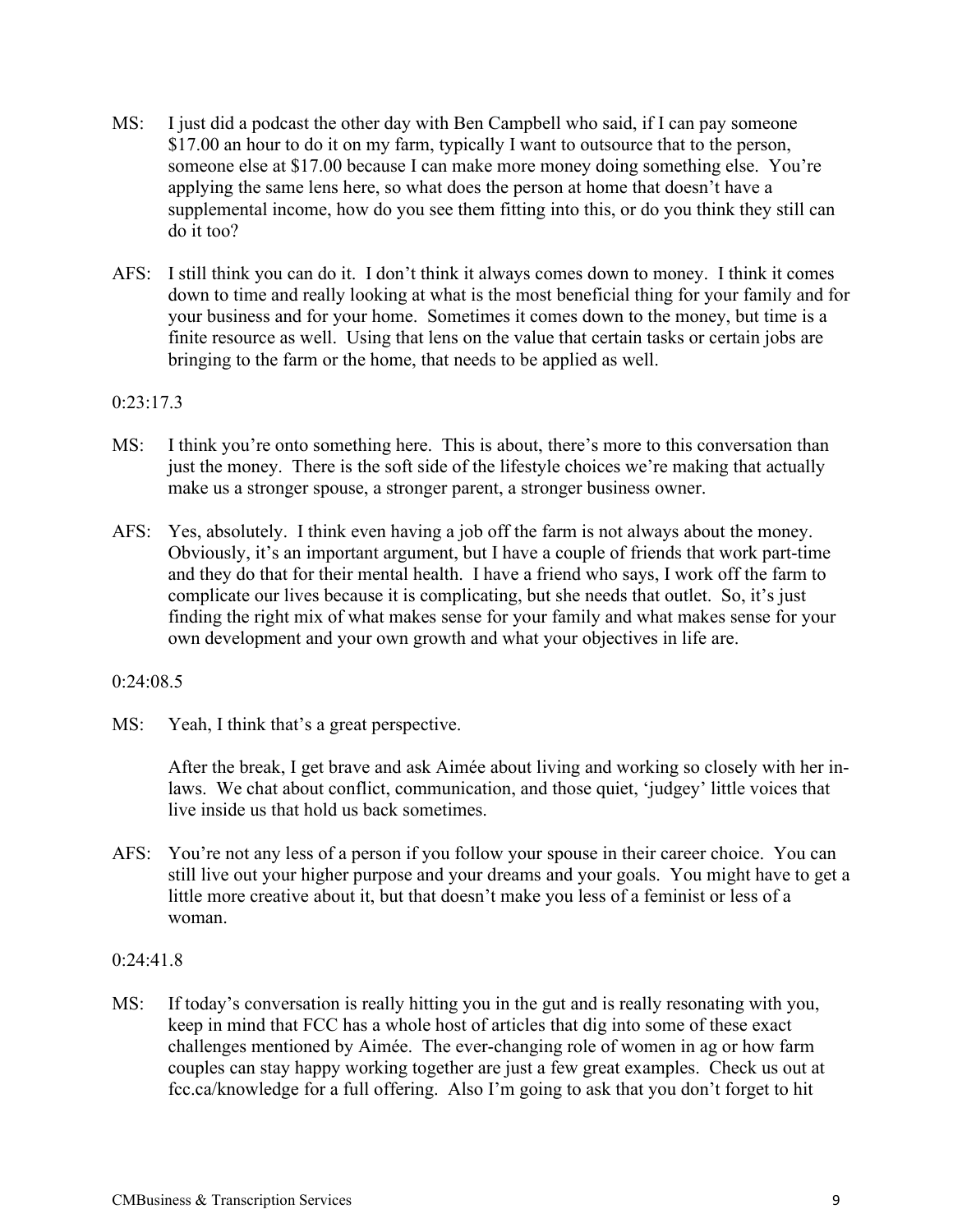'subscribe' whenever you're listening. We'll be releasing two episodes on farm transition in the new year and we don't want you to miss out.

So, Aimée moved to the farm with her husband. All of a sudden, now she's living close to her in-laws. You can imagine, as a podcast guy, this is juicy conflict. I look for this stuff all the time. So, you can imagine, I'm hunting and fishing for 'how crazy is the mother-inlaw'? Well, the opposite is actually true. To Aimée's credit, she celebrates her mother-inlaw for helping to keep her grounded.

AFS: Yeah. We've had this conversation about me working off the farm and she has said to me, not that you're a bad mom, but you need that intellectual stimulation, to think about things other than being a parent. She said, you would not be who you are if you didn't have that, have your off-farm work.

## $0:26:12.3$

- MS: She sounds like a wise mother-in-law, if there is such a thing, as clichés would go. But it does sound wise and, in a way, she's granting you permission, but at the same time, you have to give yourself permission to say that that's okay.
- AFS: Yeah. And that's the thing, too. I think about what my in-laws went through in the 80s. They went through a really difficult time when land prices were crap and interest rates went through the roof. She had to take on a job an hour away and drive, and she was billeted too, and it was really hard on her family. I think she knows that I got this really great job and I can contribute to keeping some stability in our home and that's, I think, something she knows that that's just a little bit of insurance for us. She had to live through that to appreciate that. I've gone through this whole guilt, like, well I should be at home with my kids? I should be contributing more. I'm missing out on all these things. And she kind of brought me back and said, this is the right choice for you, so it kind of gave me the permission to own that and to not feel guilty about working off the farm.

## 0:27:22.6

- MS: So, you still put value in if you wish you knew how to drive a tractor?
- AFS: That's a good question. My mother-in-law has told me, don't learn, because the minute you learn you're going to be put to work.

## 0:27:33.1

- MS: She's best friends with my mom, clearly. My mom has the same philosophy to this day.
- AFS: That's hilarious. My mother-in-law's dad taught her how to drive a tractor and she was, like, I regret that he taught me that.

0:27:48.2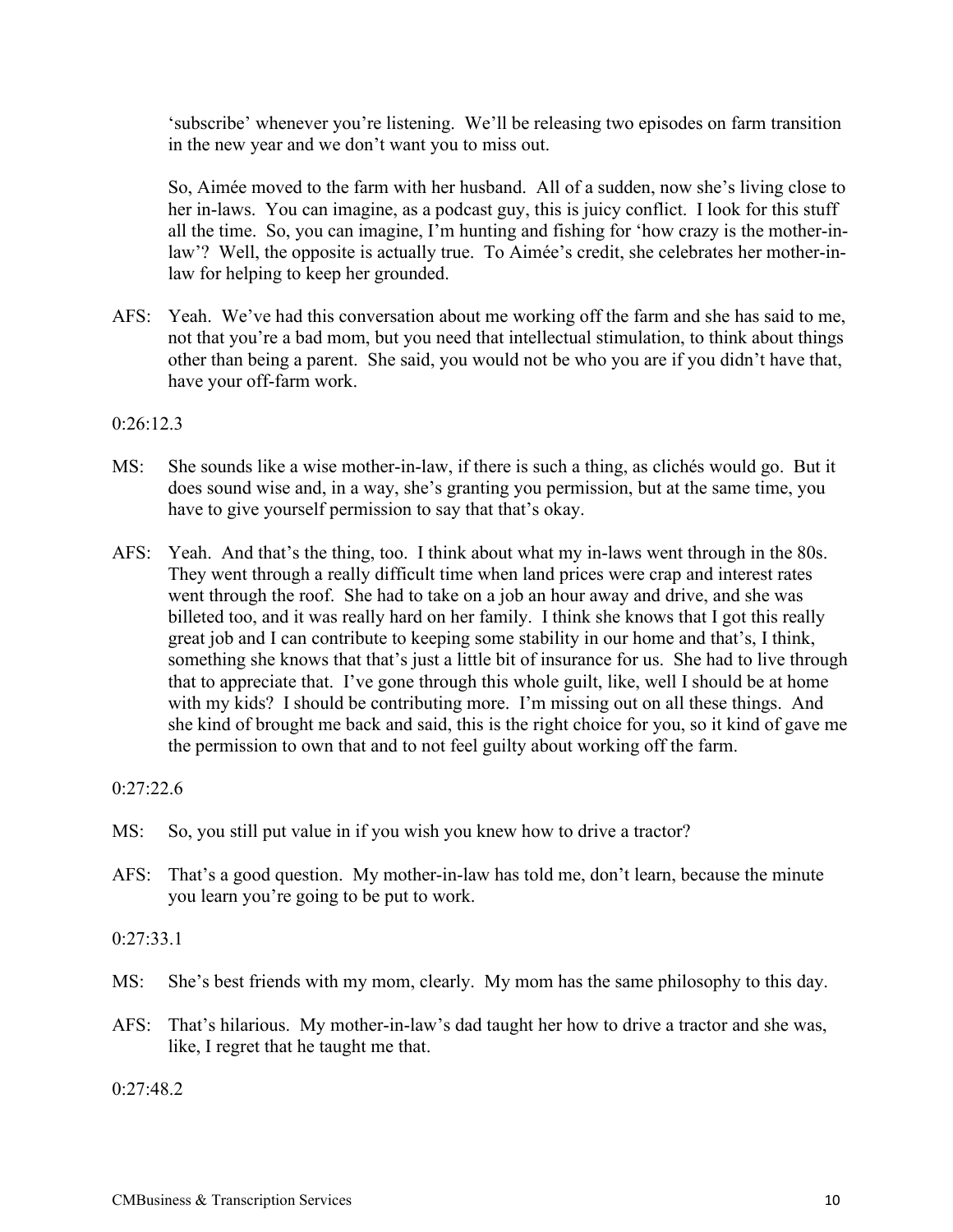- MS: It does mean you'll get the call to say that the combine is stuck, can you get on the tractor and come and give me a pull, right in the middle of some work assignment you really wanted to get done. So, there's some wisdom in your life choices. I wonder if you're comfortable sharing with us elements of conflict in your relationship that relates to the busyness you both have on each side. Are there common themes where you guys have these bumps? I guess where I'm going with that is, there's people listening on this call that have that going on in their house every day. Nobody is immune to it.
- AFS: No.
- 0:28:19.6
- MS: Can you give me an example of what a common thing is you'd find friction over?
- AFS: I think probably the common thing is balancing both of our careers. Because I am a salaried employee and because my husband runs his own business, and because the nature of the business is urgent and seasonal, that often takes precedence over whatever I'm doing. And a lot of times there's a sense it's rightfully so. There's a cow calving and she needs help. That's going to take priority. In the off-season, when I try to focus on my work, sometimes it's like, well, how come you're so busy? Well, because this is my job. So, I feel there's a little bit of friction there in the air in terms of, okay, I have a career and so do you and we need to find ways to work around that and to help each other advance our careers.

## 0:29:12.7

- MS: So, do you have a technique, because what I hear you're saying here is, you have a better understanding of your husband's farming career. It's probably a little easier to see it in real time. And he probably has no way to see into your world of emails and Zoom calls, etcetera. How do you help him see that?
- AFS: I don't know if I'm the right person to ask for advice because I think, usually, when we have these conversations it comes out as passive-aggressive or snarky. Sometimes I think when we hit the sweet spot it's like, this is what I'm going through right now and this is what I'm feeling and this is not a reflection on you. It's just, this is what's going on in my life right now and I need to figure out a way to deal with that. So, I would say that probably the best success I've ever had is when you're framing things from a factual point of view rather than a victim point of view or an accusatory point of view. Which again, like I say, 'do as I say but not as I do' because I'm still a work in progress in that department.

## 0:30:21.3

MS: I think your humility makes it easy for all of us to identify with. Yeah, I don't get it right all the time but this idea of victim language is a really good one. You seem to have your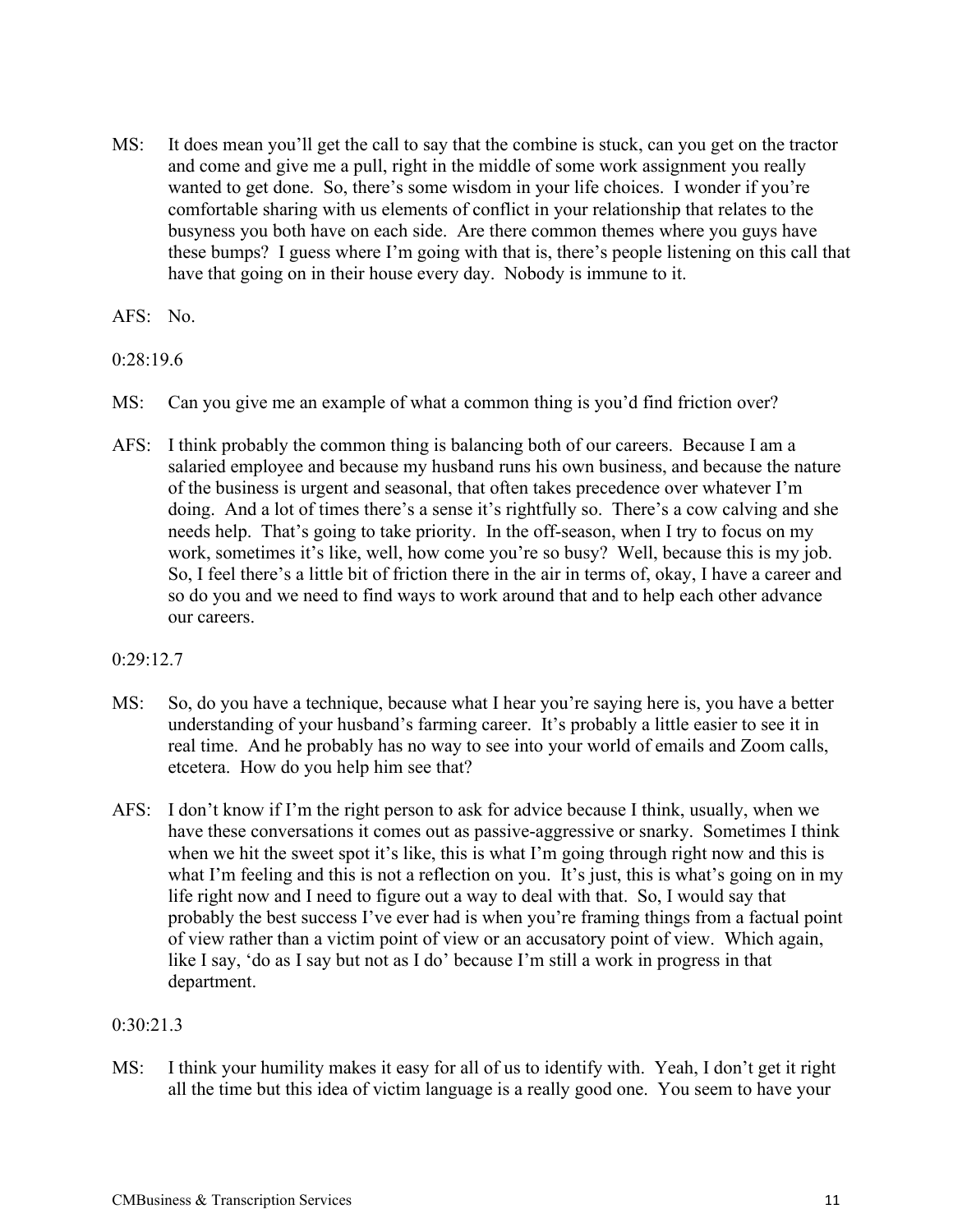head around it so what's an example of where you feel like a victim and then you reframed it?

AFS: I can't think of any specific examples, but it's like, rather than just saying, 'you weren't here to do this' or 'I had to take this on by myself', it's like, 'okay, we need to do this thing' or 'this is happening right now, what are we going to do about it'? And framing it more as a team effort or framing things more factually than one-sided.

0:31:02.2

- MS: So, you take it away from the 'me, this is impacting me', to the 'how do we get through this'? It sounds like maybe explaining you're probably feeling not heard, so explaining. But I'll bet you a steak sandwich that it comes right down to communication and just your ability to articulate why you're upset.
- AFS: Yeah, absolutely. I had a professor in university that said, when we were doing assignments: don't say that the problem in this case study is communication because every single problem in business is communication, and I would say that that's kind of true in relationships too. That's part of, or the base of, the problem, but you need to dig deeper and figure out also what's going on beyond the communication too.

# 0:31:50.3

- MS: Yeah, that's a great point. I actually consider myself a communicator, that's the line of work that I really am in, and I have seven ex-girlfriends who would suggest that I'm the worst communicator in the world, so I think we're all a work in progress.
- AFS: Yeah.

# $0:32:05.5$

- MS: So, as a farm wife and a professional working in town, what do you think you're missing out on?
- AFS: I feel like the thing that I miss out the most on with being a farm wife is that ability or that flexibility to really dive into my work. So, if you had a couple that was in the city and it's time to pick up the kids at day care, typically, depending on the situation, the parents would share that role. Whereas, if on the farm, there's a cow that needs help calving or it's September and the crop is coming off, I need to stop what I'm doing and, right now, I'll go pick up the kids or get that food out to the field, because otherwise we're not going to be eating until 8:00. So, I feel like there's a little bit of sacrifices that I have to make careerwise to be that supportive spouse. I don't think that's necessarily a case only in agriculture too. Like, if you were the spouse of a doctor or someone who works shift work or someone who works in policing or even in the military, it would be a similar type of circumstance. I think that's the sacrifice that you make when you're supporting a spouse that has that kind of job.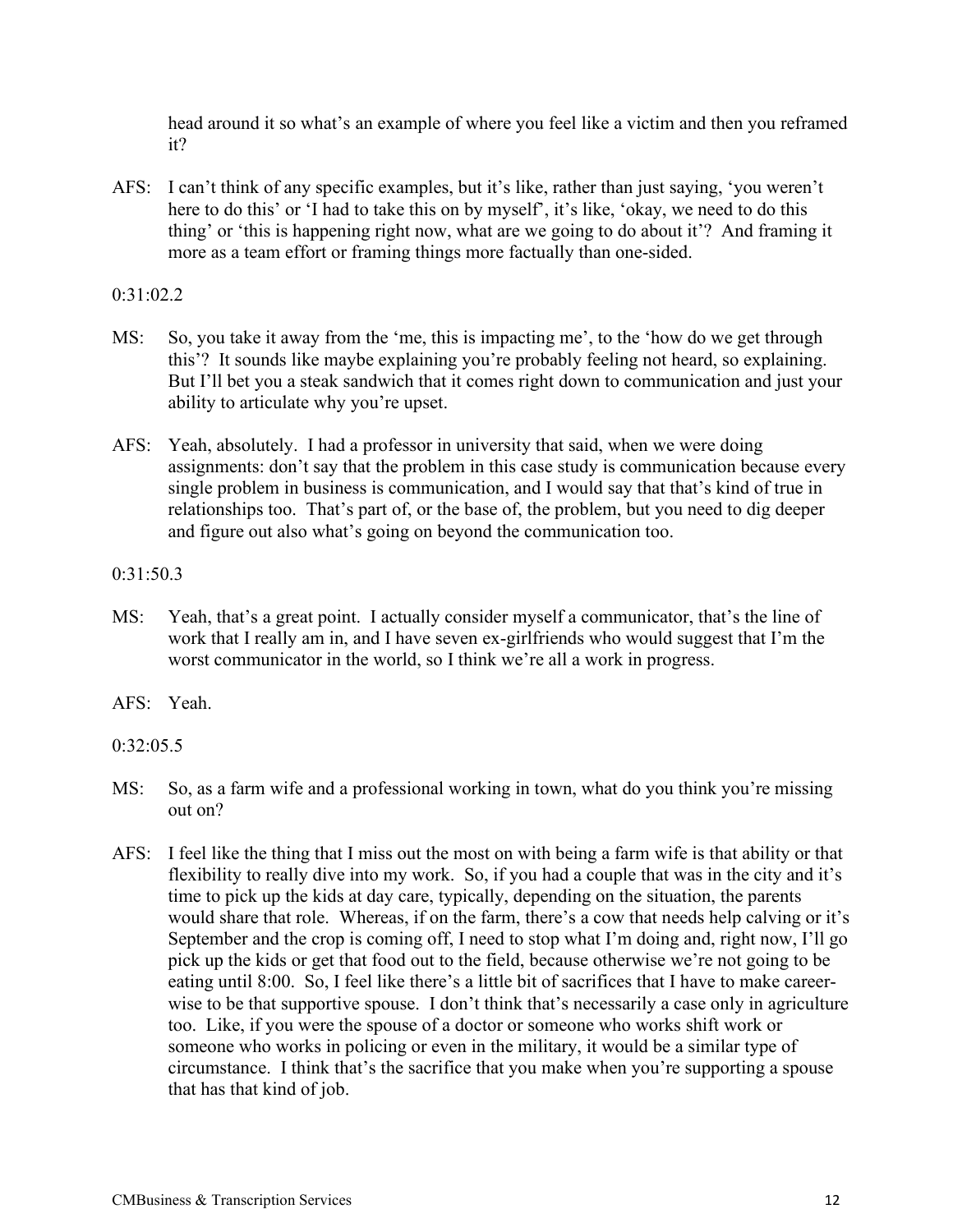# 0:33:28.2

- MS: Yeah, great parallels. I think sometimes in agriculture we think it's unique, our situation is unique, but your shift work example is common in communities, the doctor example. So, why do you do it?
- AFS: That's a good question, Marty. I ask myself that every harvest and seeding probably once at least. First of all, I love my husband so that is the first reason why I do this. I love my kids and I know that they love this life, and I love this life too. I have a friend who said to me, that just because you chose this life doesn't mean that you can't be sad about it every once in a while. So I try to remind myself that I can be sad about it but I need to pick myself up and figure out a way to get the thing done that I need to do. That's kind of why I did it. My husband is so passionate about agriculture, I've never seen anybody this crazy about anything in my life before, and I know lots of farmers are like this too, so he's not unique. When he told me he wanted to move back out to the farm, he told me that this was the only thing he'd ever done in his life that didn't feel like work. And I was like, wow, that's huge. At that moment I knew that that was something we needed to do together as a family because that was something that was going to bring us closer together and live this great thing and, even though it was his career path and his choice, I felt like I wanted to be a part of it.

## 0:34:53.6

- MS: So, what advice would you have for ... I'm 18 years old, I'm a young lady coming out of high school and I'm going to pursue a commerce degree, what advice do you have for those young people?
- AFS: ...that are eventually going to wind up on a farm?

0:35:05.9

MS: Yeah.

AFS: I would say you're not any less of a person if you follow your spouse in their career choice. You can still live out your higher purpose and your dreams and your goals. You might have to get a little more creative about it, but that doesn't make you less of a feminist or less of a woman. When I think about when I was 20, 18 or 20, if I would have known that I would follow my husband out to the farm I would have said, oh my gosh, what is wrong with you? I think the 20-year-old in me would have been really disappointed with that choice and I would have felt like I was an anti-feminist, that I was moving the clock backwards in terms of women's advancement in society. Every once in a while, that little voice in the back of my head is like, seriously, this is what you're doing with your life, you're folding laundry, changing diapers, and running meals onto the field? And I need to tell that voice again to shove it, that this is an important job and somebody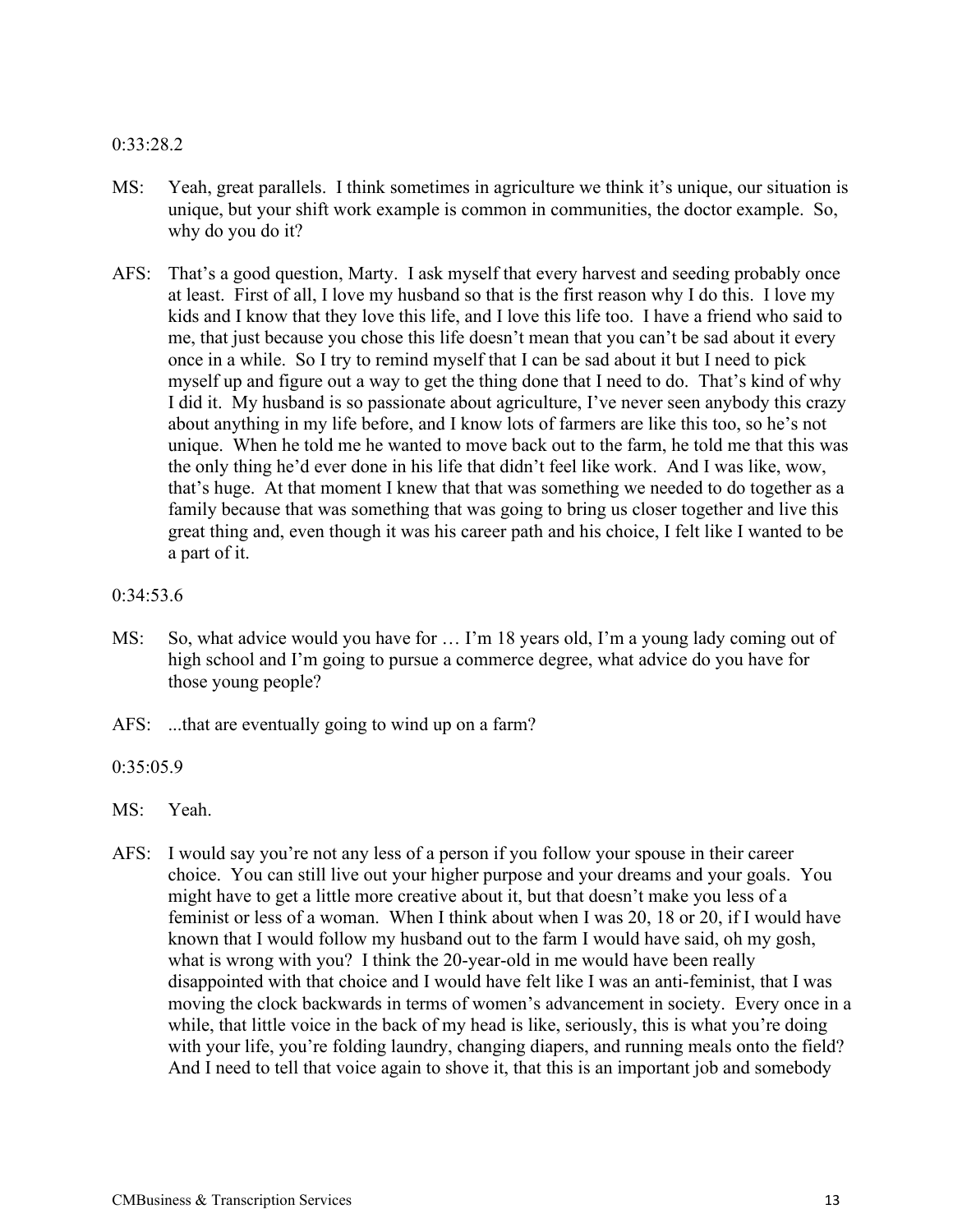has to do it. This is part of my life and that doesn't make me any less of a woman or any less of a contributor to society. This is just what my role is and that's awesome.

0:36:19.2

- MS: That's probably the most inspirational statement I've heard in a long time. A couple of things I heard you doing is reframing the importance of the role and not taking it at face value, and saying that at the macro level I'm a huge contributor to this farm. I have a career that I've managed to work into the farm to achieve my greater purpose in life. I think that's inspirational in itself. I appreciate your time today. I think you've offered some great advice and thanks for sharing it.
- AFS: Thanks, Marty.

0:36:49.0

MS: Today we talked women in ag. You can imagine, as the only guy on this podcast I was a little bit nervous. This is kind of outside of my comfort zone. But I think what Aimée taught me is a new perspective on what it's like to go through some of those struggles in the balance of being a great mom, being awesome at your career, and having a full life. This idea that we can dream, grow, and thrive in various environments is anchored to Aimée's DNA. There's a few things I took away from this. Number one, you cannot do everything. Let me say that again, you cannot do everything. So think about what you might be good at, put yourself into those places and focus on that. And it's okay to outsource some of those other things to free up time to focus on your priorities. Number two, communicate. It seems so simple but, man, how many times do we get frustrated at our spouse or the people in our circle about how poor our communication is. Framing your language with a team lens that 'we need to get this done' is critical. We work together. Avoid statements that place blame. Communicate, communicate, communicate. And last but not least, you also don't have to drive a tractor to be a farmer. We all contribute in different ways. Maybe it's our off-farm income, maybe it's how we keep the kids and the house going and do the books. Regardless of your role, your role matters. Find value in what you do. Tell that little voice in your head that says you're not important to this farm to shove it.

Thanks for listening, folks. I want to remind you that we're into event season this winter, so check out the FCC website for event offerings in your area. Actually, that's not true. Thet're in every area because they're all on the web. Everything this year is going to be done virtually, so check us out at fcc.ca. We've got a great Women's Summit event coming up this year. I think it's something you're really going to want to listen for. In the meantime, keep listening along and sharing your feedback, check us out on social, tell a friend. Bye for now.

Discover all the ways to learn at [FCC.ca/Knowledge](https://www.fcc-fac.ca/en/knowledge.html)